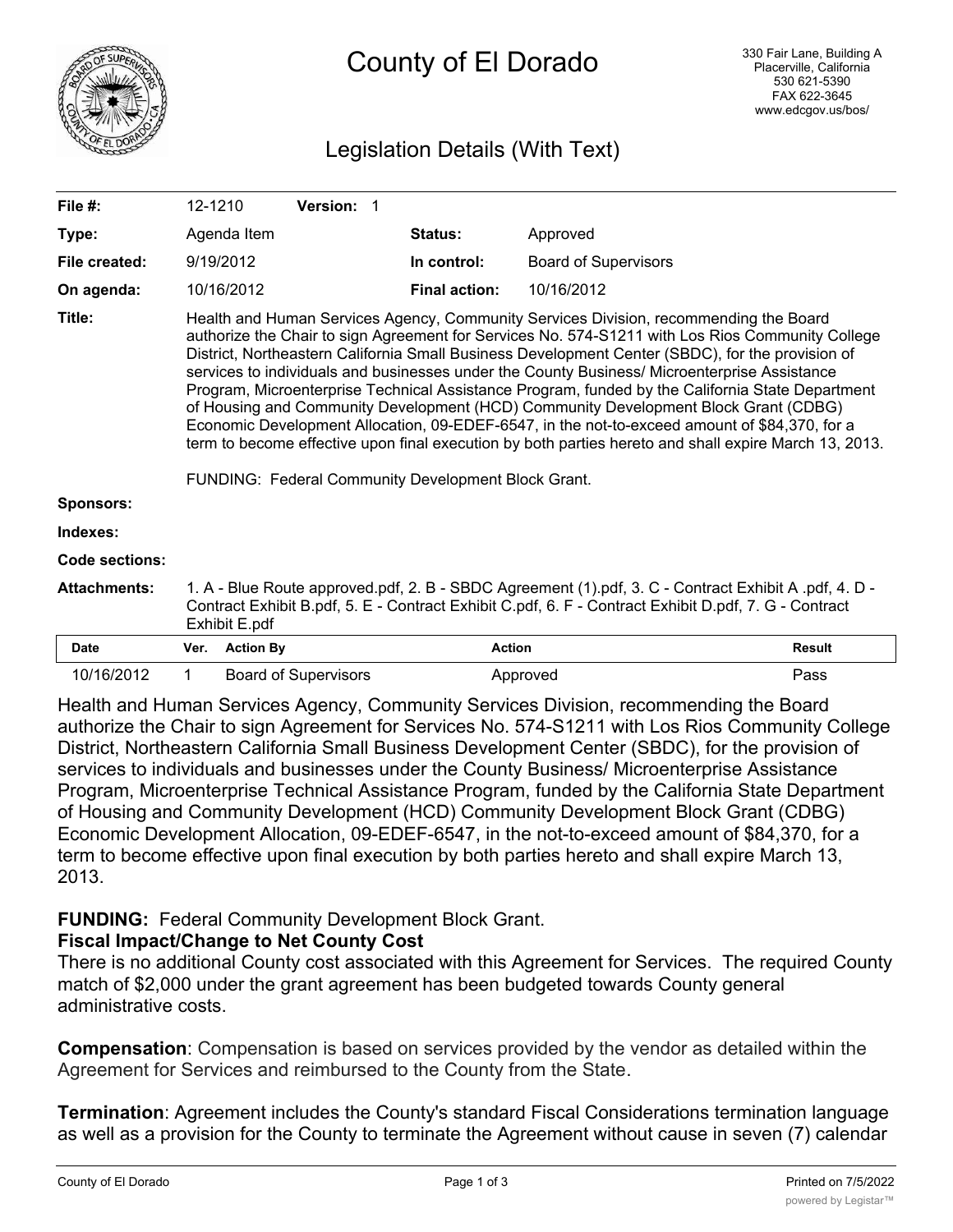days upon written notice.

## **Background**

The Microenterprise Assistance and the Business Assistance Loan Programs were established by the County and funded through an award from the California State Department of Housing and Community Development (HCD) Community Development Block Grant (CDBG) Economic Development Allocation. The Microenterprise Assistance Program furthers the County's goal of supporting local business by providing technical assistance services and loans ranging between \$1,000 and \$25,000 for applicants seeking business start-up or current business owners who meet HCD grant requirements. The business must employ or plan to employee five (5) or fewer employees, including the owner(s). The applicant must earn 80 percent or below of the area median income based on household size. The business must operate in the unincorporated areas of El Dorado County. Loan funds can be used for working capital, purchase of supplies and equipment, property acquisition and leasehold improvements.

On August 25, 2009, the Board adopted Resolution No. 197-2009 authorizing submittal of an application to HCD for an Economic Development Block Grant (EDBG) to continue to provide the activities of the Microenterprise Assistance and Business Loans. A \$300,000 grant was awarded on May 19, 2010, and the grant agreement was executed on September 28, 2010.

At the request of the Health and Human Services Agency, Community Services Division, the Procurement and Contracts Division issued Request for Proposal (RFP) #12-918-023 for the purpose of hiring a firm to provide services to qualified applicants under the grant. Two consulting firms submitted proposals. Health and Human Services and Development Services personnel evaluated the proposal responses on the basis of technical qualifications, ability to meet time schedules, education and background, references, fee schedule, and proposal content. The RFP did not result in the selection of a consultant to provide the full range of services available under the grant.

Los Rios Community College District, Northeastern California Small Business Development Center (SBDC), was identified as a subconsultant by one respondent to the RFP who subsequently withdrew their proposal. As SBDC's activities were under the amount required for an RFP and SBDC remained interested in providing services for the Microenterprise Program, HHSA seeks to enter into an Agreement for Services with SBDC for provision of the technical assistance activities to eligible individuals or businesses.

SBDC has provided business services to other jurisdictions in our region. Activities to be performed by SBDC include assisting qualified business owners and potential business owners by developing and delivering a business training program for microenterprises; providing one-on-one technical assistance and mentoring; assisting with the development a business plan; and assisting in the preparation of a loan application. Total award under this agreement is not to exceed \$84,370 with this Agreement expiring concurrent with the expiration of the grant agreement between the County and HCD.

#### **Reason for Recommendation**

HHSA staff is unable to absorb the additional workload to adequately fulfill the obligations under the grant agreement. Further, some tasks to be performed under the grant agreement, such as business technical assistance, coaching and mentoring, require specific private enterprise experience not currently available within HHSA. As these duties are required only for a limited duration, until March 31, 2013, hiring of permanent staff is not warranted. Consequently, the HHSA has determined that